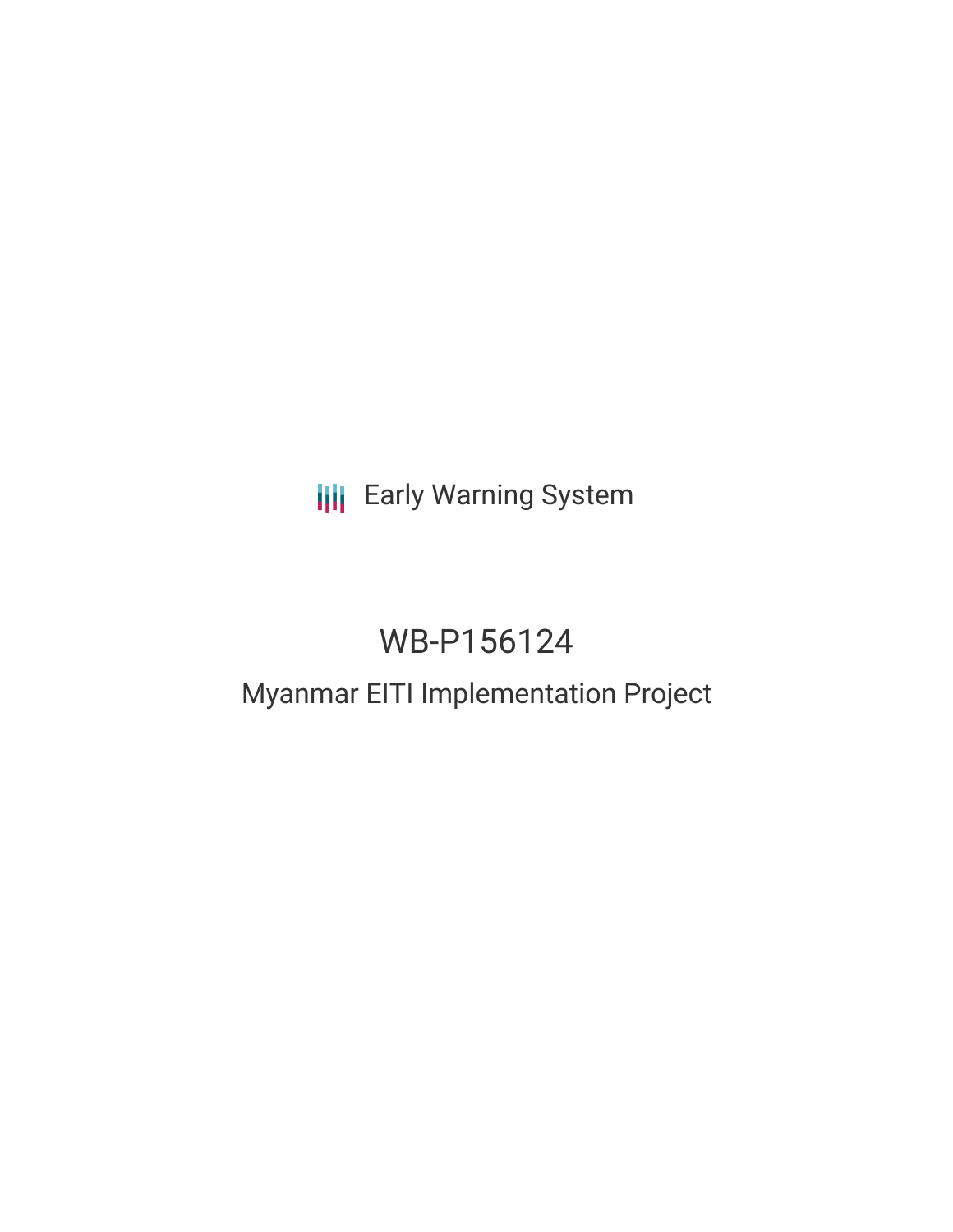

#### **Quick Facts**

| <b>Countries</b>               | Myanmar                                           |
|--------------------------------|---------------------------------------------------|
| <b>Financial Institutions</b>  | World Bank (WB)                                   |
| <b>Status</b>                  | Active                                            |
| <b>Bank Risk Rating</b>        | С                                                 |
| <b>Voting Date</b>             | 2016-02-01                                        |
| <b>Borrower</b>                | Ministry of Finance                               |
| <b>Sectors</b>                 | Law and Government, Mining, Technical Cooperation |
| <b>Investment Type(s)</b>      | Grant                                             |
| <b>Investment Amount (USD)</b> | $$3.50$ million                                   |
| <b>Project Cost (USD)</b>      | $$3.50$ million                                   |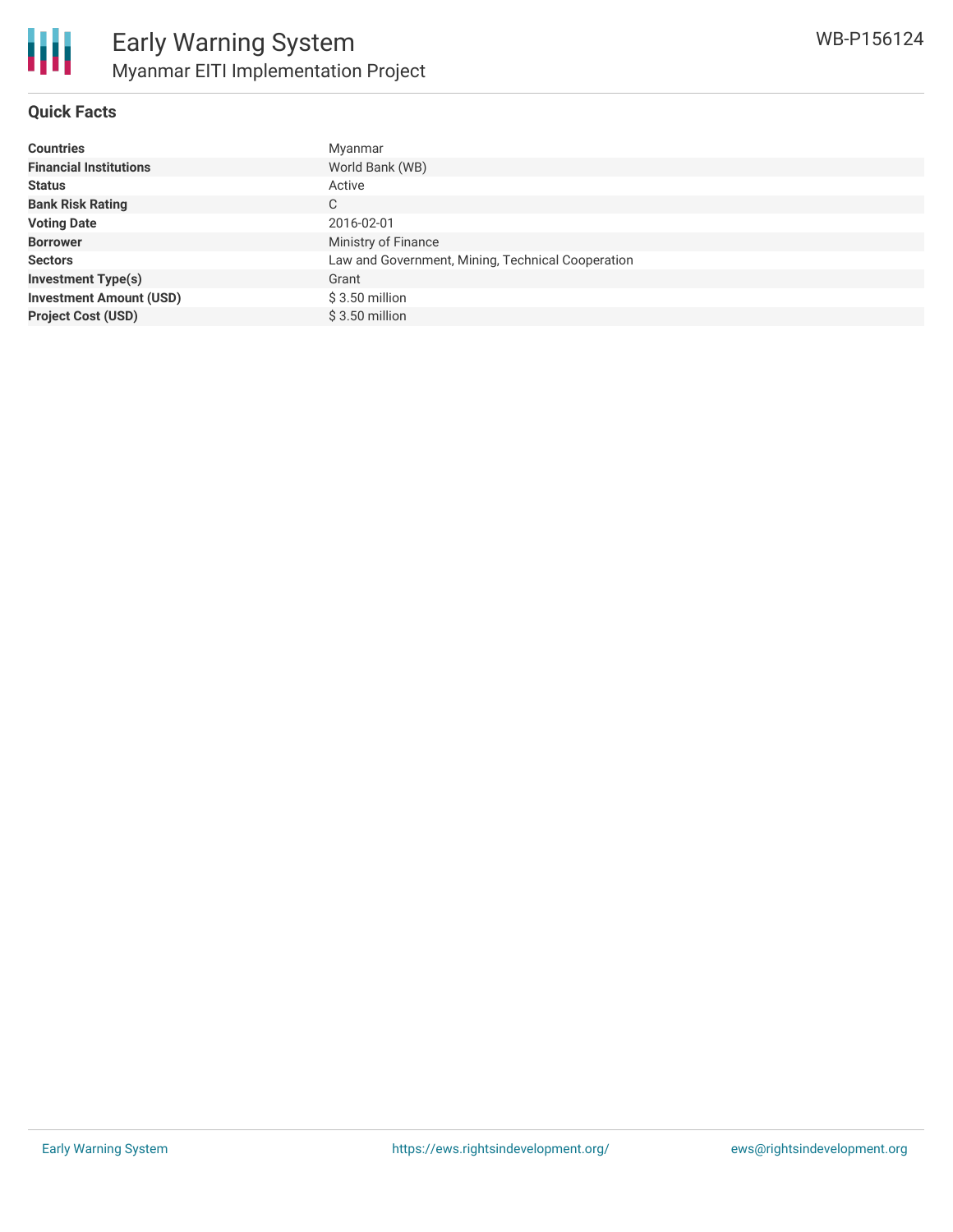

### **Project Description**

This project finances improvements in transparency and accountability in Myanmar's management of extractive industry data, revenue, and impacts. The additional financing will finance following components: (i) support to the multi-stakeholder group and Extractive Industries Transparency Initiative secretariat; (ii) improving operators' readiness for Extractive Industries Transparency Initiative implementation; and (iii) institutional development for Extractive Industries Transparency Initiative implementation.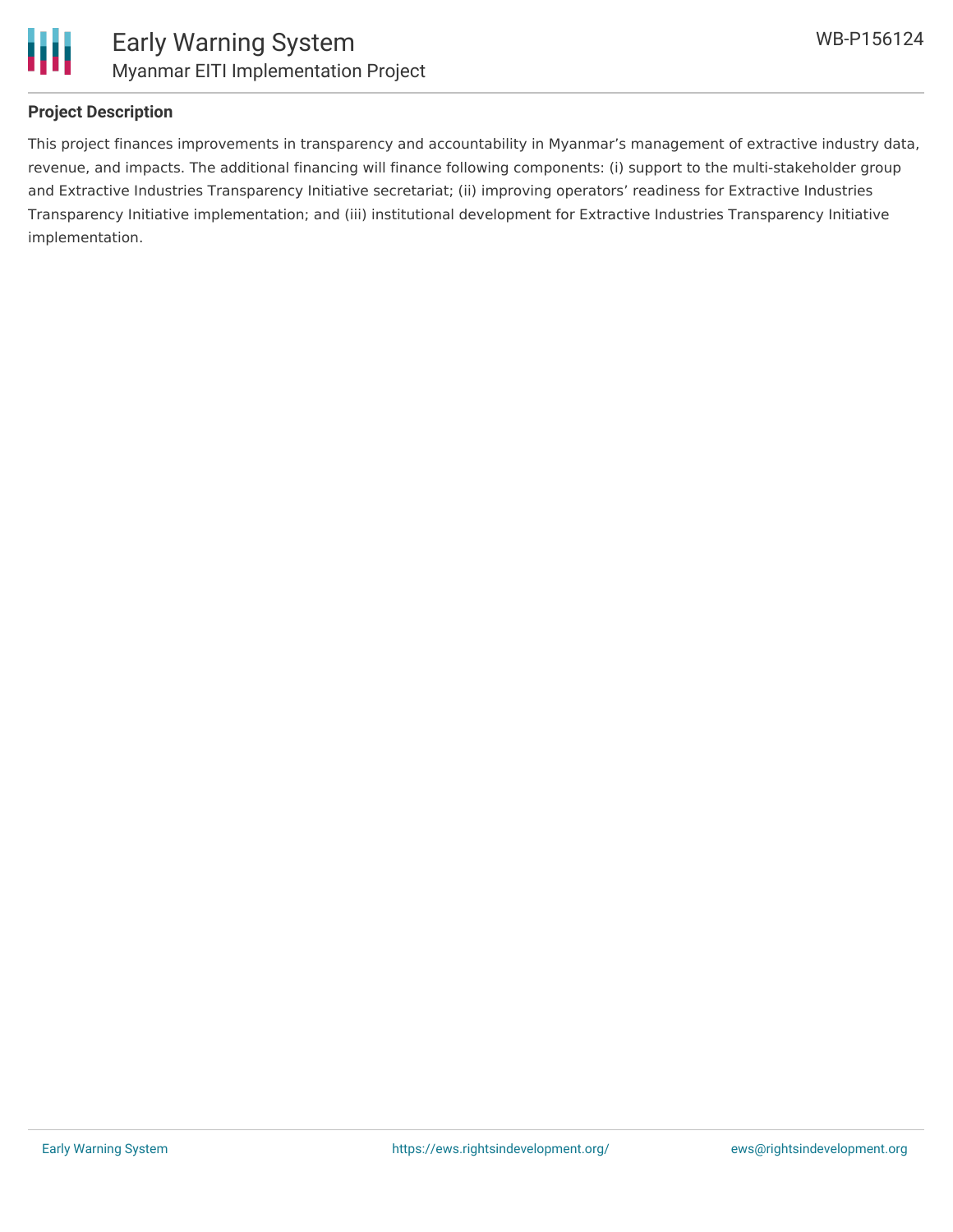

#### **Investment Description**

World Bank (WB)

This project is funded by the World Bank's Myanmar Strategic Partnership.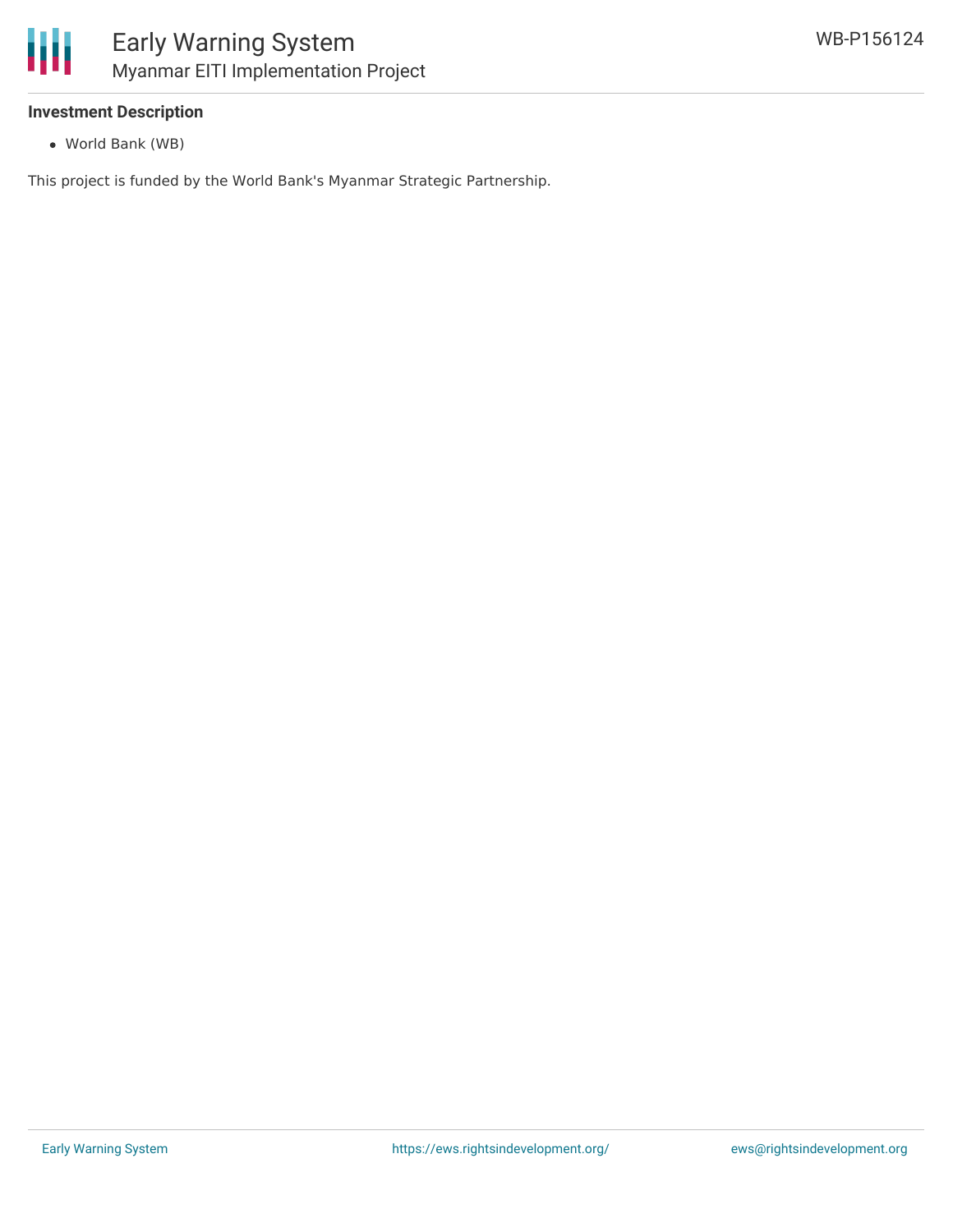

#### **Contact Information**

World Bank Contact: Morten Larsen Title: Mining Spec. Tel: 458-9014 Email: mlarsen@worldbank.org

Borrower/Client/Recipient Name: Ministry of Finance Contact: Maung Maung Win Title: Permanent Secretary of MOF & Director General of Budget Dept Tel: (95-67) 410-450 Email: maungmaungwin58@gmail.com

Implementing Agencies Name: EITI Unit, Budget Department, Ministry of Finance Contact: Daw Tin Tin Ohn Title: Deputy Director General Tel: 95-067410457 Email: tintinbudget@gmail.com

#### ACCOUNTABILITY MECHANISM OF WORLD BANK

The World Bank Inspection Panel is the independent complaint mechanism and fact-finding body for people who believe they are likely to be, or have been, adversely affected by a World Bank-financed project. If you submit a complaint to the Inspection Panel, they may investigate to assess whether the World Bank is following its own policies and procedures for preventing harm to people or the environment. You can contact the Inspection Panel or submit a complaint by emailing ipanel@worldbank.org. You can learn more about the Inspection Panel and how to file a complaint at: http://ewebapps.worldbank.org/apps/ip/Pages/Home.aspx.